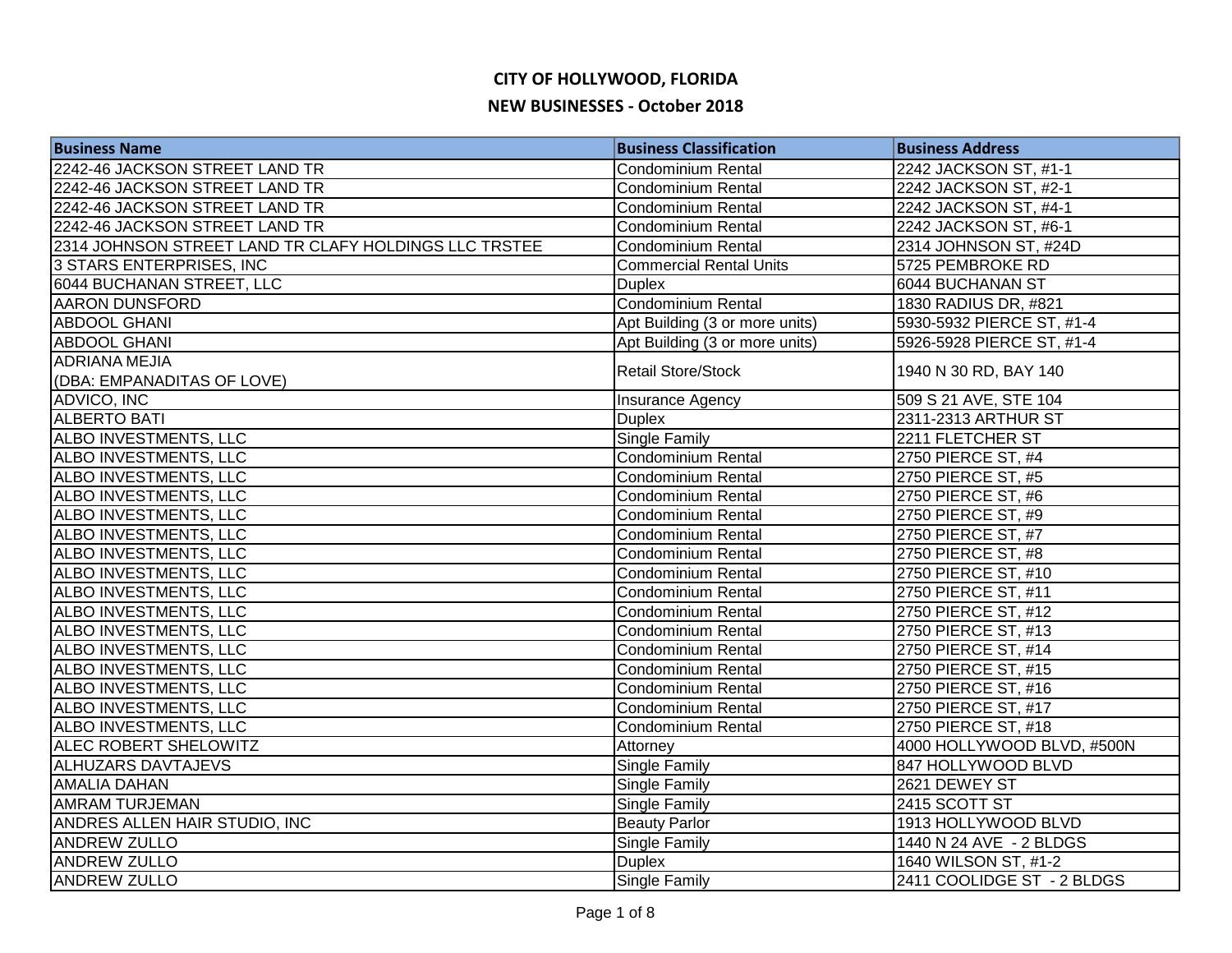| <b>Business Name</b>                      | <b>Business Classification</b>     | <b>Business Address</b>       |
|-------------------------------------------|------------------------------------|-------------------------------|
| <b>ANDREW ZULLO</b>                       | <b>Single Family</b>               | 2745 FUNSTON ST               |
| <b>ANDREW ZULLO</b>                       | Condominium Rental                 | 322 MONROE ST, #203A          |
| ANGELA ROBRBAUGH, ARNP                    | Nurse Practice/Physician Assistant | 3700 WASHINGTON ST, #500B     |
| <b>ANNA SIMROVITCH</b>                    | Condominium Rental                 | 1400 S OCEAN DR, #1006        |
| <b>APACHE AUDIO, LLC</b>                  | DJ/Musician/Performer              | 3660 N 56 AVE, #624           |
| <b>ARISTOTLE D PAPSTAVROS TR</b>          | <b>Duplex</b>                      | 205-207 N 59 AVE, #1-2        |
| <b>ARMANDO ARRIETE</b>                    | Single Family                      | 1611 S 62 AVE                 |
| <b>ASGAR RASUL</b>                        | <b>Single Family</b>               | 1501 N 70 AVE                 |
| <b>ASHANDA CARTER</b>                     | Attorney                           | 3440 HOLLYWOOD BLVD, STE 200  |
| <b>AUGUST MOON INC OF GRACE</b>           | Restaurant/Bar                     | 1301 N FEDERAL HWY            |
| AUROA SPA, INC                            | Cosmetologists/Facials             | 5100 S STATE ROAD 7, STE 5102 |
| <b>AVRAHAM AVI PENIAS</b>                 | <b>Single Family</b>               | 3165 N 37 AVE                 |
| <b>B&amp;B INFINITY, LLC</b>              | Restaurant/Bar                     | 1940 N 30 RD, BAY 254         |
| (DBA: BRAZIL FOODS USA)                   |                                    |                               |
| <b>BEHRUZE RUYANI, MD</b>                 | Physician                          | 1001 E HAWTHORNE CIR          |
| <b>BENGOA PAINTING, LLC</b>               | Contractor/Painting                | 2200 N DIXIE HWY              |
| <b>BESABABA, LLC</b>                      | <b>Single Family</b>               | 5727 HOPE ST                  |
| <b>BIBI NASIMA ALLI REV LIV TR</b>        | Single Family                      | 3001 N 74 AVE                 |
| <b>BKSK, LLC</b>                          | Apt Building (3 or more units)     | 1827 BUCHANAN ST, #1-3        |
| <b>BLU PROPERTY ADVISORS, LLC</b>         | <b>Single Family</b>               | 1601 N 71 TER                 |
| <b>BOND SAFEGUARD INSURANCE COMPANY</b>   | Insurance Agency                   |                               |
| <b>BONEWELL, LLC</b>                      | Contractor/Electrical              | 2401 VAN BUREN ST #16         |
| <b>BROOKE SOLOV LOEBL</b>                 | Single Family                      | 1605 YELLOWHEART WAY          |
| BROWARD COUNTY COMMUNITY DEVELOPMENT CORP | Apt Building (3 or more units)     | 1629 WILSON ST, #1-7          |
| <b>BROWARD MEDICAL &amp; RAHAB INC</b>    | <b>Medical Office</b>              | 2607 POLK ST                  |
| <b>BRUCE MARK</b>                         | Chiropractor/Chiropodist           | 2607 POLK ST                  |
| C.J.E., INCORPORATED                      | <b>Security Agency</b>             | 5737 PEMBROKE RD              |
| CALIBER BODYWORKS OF FLORIDA, INC         | Repair/Auto                        | 5900 WASHINGTON ST            |
| CARBOLUX, LLC                             | <b>Retail Store/Stock</b>          | 1940 N 30 RD, BAY 057         |
| (DBA: 2CONUT)                             |                                    |                               |
| <b>CARL H JEANLOUIS</b>                   | Single Family                      | 3121 N 74 AVE                 |
| <b>CAROLYN CADRIN</b>                     | Condominium Rental                 | 1647 HOLLYWOOD BLVD #2        |
| CHARLY PAC SERVICES CORP                  | <b>Janitorial Services</b>         | 2519 ARTHUR ST                |
| CHRISTIAN FIDELITY LIFE INSURANCE COMPANY | Insurance Company/Life             | <b>OUTSIDE CITY</b>           |
| COASTAL COMMUNITY BANK, N.A.              | Banks/Savings & Loan               | 4601 SHERIDAN ST., #100       |
| CP ELECTRIC SERVICE, INC                  | Contractor/Electrical              | 5300 WASHINGTON ST, #111J     |
| <b>CUSTOM CROWNS, LLC</b>                 | <b>Retail Store/Stock</b>          | 5202 PLUNKETT ST              |
| CVG DIVINE AGENCY, INC                    | Insurance Agency                   | 2500 HOLLYWOOD BLVD           |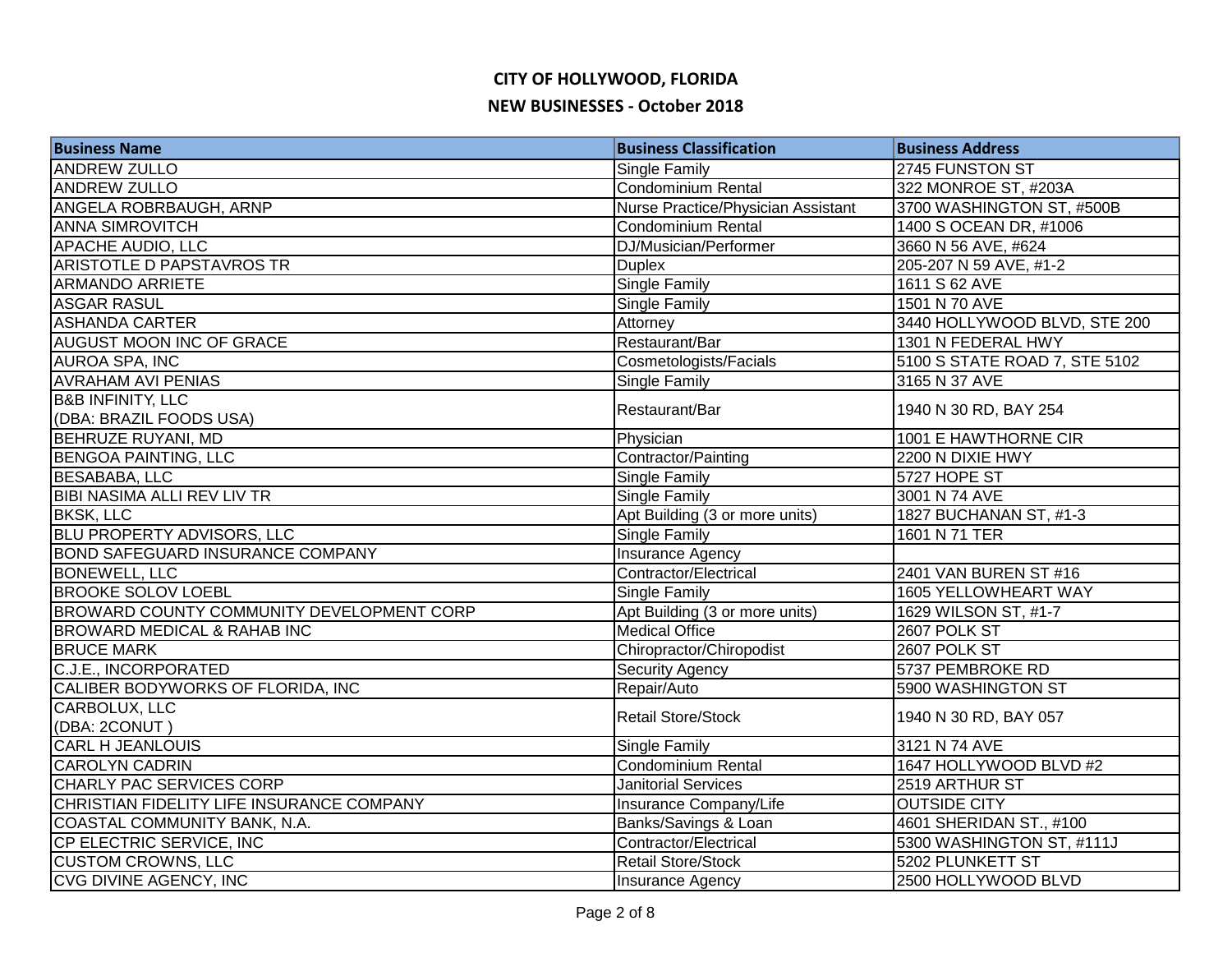| <b>Business Name</b>                   | <b>Business Classification</b>     | <b>Business Address</b>          |
|----------------------------------------|------------------------------------|----------------------------------|
| <b>CYNTHIA POLITZ DUNN</b>             | Condominium Rental                 | 1400 S OCEAN DR, #1403           |
| <b>DANIEL FLEMING</b>                  | Single Family                      | 1531 JACKSON ST                  |
| <b>DANIEL HERNANDEZ</b>                | Physician/Optometrist              | 750 S FEDERAL HWY                |
| DANILO VENDRASCO                       | <b>Condominium Rental</b>          | 5300 WASHINGTON ST, #118T        |
| <b>DAVID BOTERO</b>                    | Single Family                      | 6611 MEADE ST                    |
| DAVIS TIRE CENTER, INC                 | Office                             | 2030 THOMAS ST                   |
| <b>DCA 2014, LLC</b>                   | <b>Single Family</b>               | 1841 RODMAN ST                   |
| <b>DENISE RIFKIND</b>                  | <b>Single Family</b>               | 4007 W PARK RD                   |
| <b>DEPARTMENT COFFEE, LLC</b>          | <b>Retail Store/Stock</b>          | 1940 N 30 RD, BAY 192            |
| <b>DMITRIY AVRUTIN</b>                 |                                    |                                  |
| (DBA: WORLD OF RESULTS)                | <b>Consultant/Business Advisor</b> | 1776 POLK ST                     |
| DOMENIC DI GENOVA LE ETAL              | <b>Condominium Rental</b>          | 1400 S OCEAN DR, #1005           |
| <b>DOMENICO DIBRITA</b>                | Single Family                      | 1251 S 64 AVE                    |
| DOMENICO SILVAGGIO                     | Condominium Rental                 | 1600 S OCEAN DR, #10F            |
| DONNY ACOSTA                           | Single Family                      | 7410 JOHNSON ST                  |
| DOUGLAS J BLACKLOW                     |                                    |                                  |
| (DBA: BUTCH & DOUGS FRESH BAKED GOODS) | Bakery/Deli                        | 1940 N 30 RD, BAY 004            |
| DR. ANAS SCOOTERS & BIKE'S, INC        | <b>Auto Sales</b>                  | 750 N DIXIE HWY, STE F           |
| <b>DREW LEVIN</b>                      | Attorney                           | 3440 HOLLYWOOD BLVD, STE 200     |
| E-CORP PRODUCTIONS, INC                | Office                             | 2719 HOLLYWOOD BLVD, #258        |
| <b>EDUARDO C RANGEL</b>                | Single Family                      | 2459 JACKSON ST                  |
| <b>ELIEZER PENIAS</b>                  | Single Family                      | 3605 KENSINGTON ST               |
| <b>ELIEZER PENIAS</b>                  | Single Family                      | 2408 N 37 AVE                    |
| <b>ERIC GRABOIS</b>                    | Single Family                      | 2151 SIENA TER                   |
| <b>ERNEST BROWN</b>                    | Apt Building (3 or more units)     | 1701 SHENANDOAH ST, #2           |
| <b>FAZLUL HAQUE</b>                    | <b>Single Family</b>               | 7355 OWENS CT                    |
| <b>FETLAR, LLC</b>                     | Single Family                      | 1933-1935 WASHINGTON ST - 1 BLDG |
| <b>FIRST COMMERCE FINANCE CORP</b>     | Condominium Rental                 | 2145 PIERCE ST, #216             |
| FLORIDA GOOD CARS, LLC                 | <b>Auto Sales</b>                  | 5791 PLUNKETT ST, #11            |
| <b>FLORIDA IGUANA SOLUTIONS, LLC</b>   | <b>Animal Trapping</b>             | 1827 SCOTT ST                    |
| <b>FUNSTON HOLDINGS, LLC</b>           | <b>Commercial Rental Units</b>     | 5845 FUNSTON ST                  |
| <b>FUNSTON HOLDINGS, LLC</b>           | <b>Commercial Rental Units</b>     | 5835 FUNSTON ST                  |
| <b>GARDEN OF GIFTS, LLC</b>            | <b>Retail Store/Stock</b>          | 1940 N 30 RD, BAY 316            |
| <b>GERALD RABY</b>                     | Condominium Rental                 | 1400 S OCEAN DR, #603            |
| <b>GIUSTINO CELLINI</b>                | <b>Single Family</b>               | 2822 WASHINGTON ST               |
| <b>GLADYS PINTO</b>                    | <b>Single Family</b>               | 6237 LINCOLN ST                  |
| <b>GLAMOUR &amp; GLOW SPA, INC</b>     | Cosmetologists/Facials             | 2 OAKWOOD BLVD, #190             |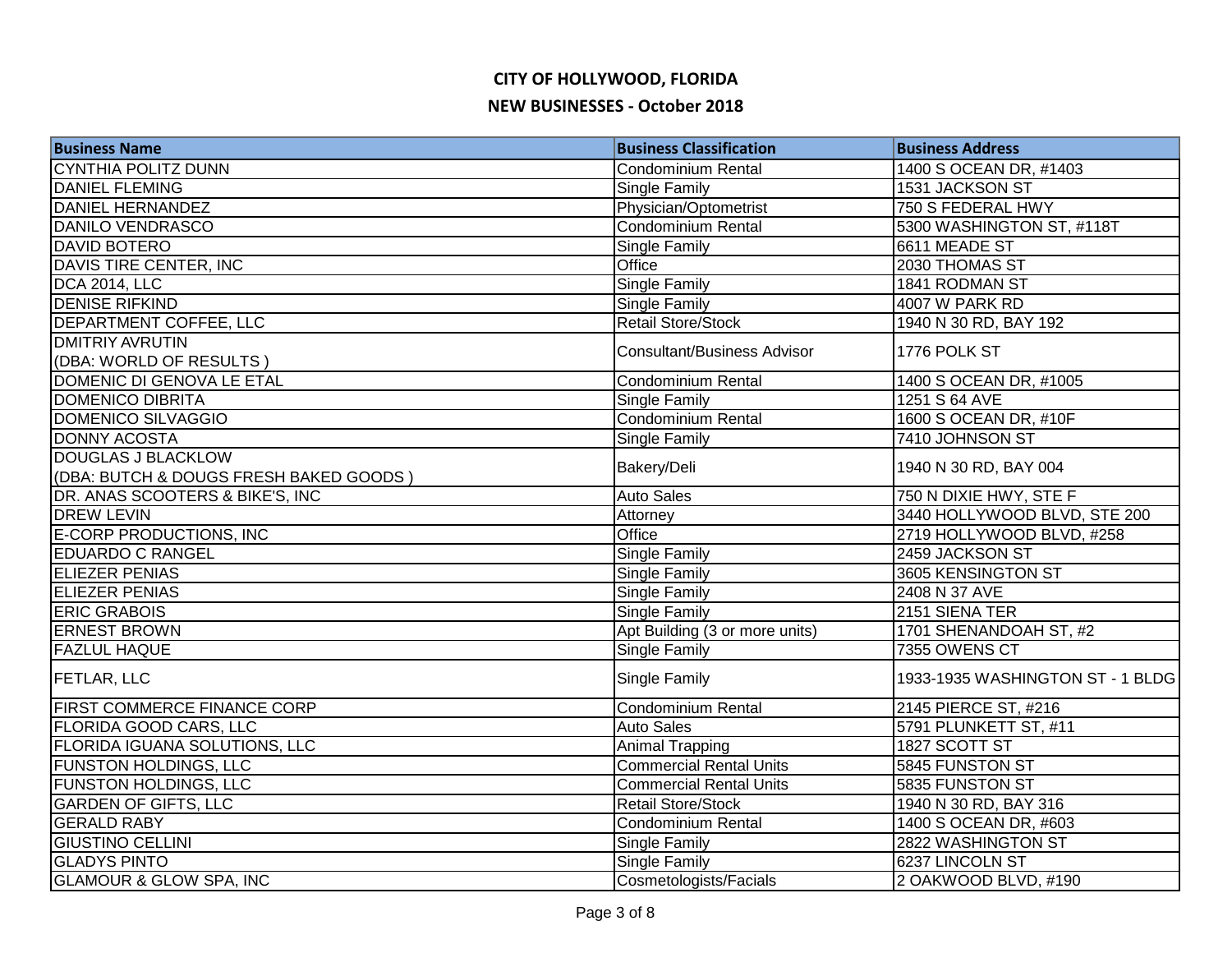| <b>Business Name</b>                         | <b>Business Classification</b>   | <b>Business Address</b>        |
|----------------------------------------------|----------------------------------|--------------------------------|
| <b>GLOBAL MARKET BUSINESS USA, INC</b>       | Finance Company/Personal Finance | 3808 S OCEAN DR                |
| <b>GOGROW CONSULTING, LLC</b>                | <b>Condominium Rental</b>        | 777 N OCEAN DR, #S201          |
| <b>GUARDS STORAGE, INC</b>                   | <b>Warehouse Rental</b>          | 3600 N 29 AVE                  |
| <b>GULSAY SAIB GURBUZ CHILDREN'S TR</b>      | <b>Commercial Rental Units</b>   | 5908 JOHNSON ST                |
| <b>GURU GIRL, LLC</b>                        | <b>Retail Store/Stock</b>        | 1940 N 30 RD, BAY 086          |
| HACOLBESEDER, LLC                            | Single Family                    | 2201 MONROE ST, #B3            |
| <b>HAIM ROYI GOZLAN</b>                      | Single Family                    | 2121 N 57 TER                  |
| HANANE INVEST, LLC                           | Office                           | 3098 STIRLING RD, #102         |
| <b>HELEN PANTOS</b>                          | <b>Single Family</b>             | 2237 CLEVELAND ST              |
| HOLLY 1, LLC                                 | <b>Commercial Rental Units</b>   | 5660 RODMAN ST #1-6 - 2 BLDGS  |
| <b>HOLLY 1, LLC</b>                          | <b>Commercial Rental Units</b>   | 5666 RODMAN ST #1-6 - 2 BLDGS  |
| HOLLY 1, LLC                                 | <b>Commercial Rental Units</b>   | 5700-5714 RODMAN ST #1-8       |
| HOLLY 1, LLC                                 | <b>Commercial Rental Units</b>   | 5716 RODMAN ST #1-10 - 2 BLDGS |
| HOLLY 1, LLC                                 | <b>Commercial Rental Units</b>   | 5718 RODMAN ST #1-10 - 2 BLDGS |
| HOLLY 1, LLC                                 | <b>Commercial Rental Units</b>   | 5801-5813 DAWSON ST - 3 BLDGS  |
| HOLLYWOOD ALL SUITE, LLC                     | Single Family                    | 310 ARIZONA ST                 |
| HOLLYWOOD ALL SUITE, LLC                     | <b>Single Family</b>             | 316 ARIZONA ST                 |
| HOLLYWOOD'S FINEST BIG TYME BARBER SHOP, LLC | <b>Barber Shop</b>               | 934 N FEDERAL HWY              |
| <b>HORACE MARTIN</b>                         | Apt Building (3 or more units)   | 3010 N 23 AVE                  |
| HOSPITALITY PURCHASING, LLC                  | Wholesale Merchandise            | 3981-A SW 30 AVE               |
| HUMANADENTAL INSURANCE COMPANY               | Insurance Agency                 |                                |
| <b>IBIS MORIN</b>                            | <b>Condominium Rental</b>        | 2145 PIERCE ST, #131           |
| <b>IMATTRESS ONLY CORP</b>                   | Furniture/Houseware Stores       | 1400 N FEDERAL HWY             |
| (DBA: IMATTRESS AND IFURNITURE)              |                                  |                                |
| <b>INDIRA MARIN</b>                          | Attorney                         | 3440 HOLLYWOOD BLVD, STE 200   |
| <b>INIKA FOODS, INC</b>                      | Catering/Take Out                | 1940 N 30 RD, BAY 277          |
| <b>INSURANCE &amp; TAX SERVICES, INC.</b>    | Insurance Agency                 | 2360 N DIXIE HWY               |
| (DBA: FIESTA AUTO INSURANCE FL019)           |                                  |                                |
| <b>JACQUELINE ASHLEY</b>                     | Single Family                    | <b>5537 MAYO ST</b>            |
| <b>JACQUELINE B JOHNSON</b>                  | <b>Retail Store/Stock</b>        | 1940 N 30 RD, BAY 512          |
| <b>JAMES GIANOS JR</b>                       | Single Family                    | 3437 OAK DR                    |
| <b>JARED ROSS</b>                            | Attorney                         | 3440 HOLLYWOOD BLVD, STE 200   |
| JAYDINE CREOLE RESTURANT, LLC                | Restaurant/Bar                   | 6815 JOHNSON ST                |
| JEDS COSMETICS, LLC                          | <b>Distribution Office</b>       | 1205 S 21 AVE                  |
| <b>JESUS PATRICIO</b>                        | Repair Service                   | 6961 TAYLOR ST                 |
| (DBA: J.I. REFINISHING)                      |                                  |                                |
| JJ ORQUIDS, LLC                              | <b>Retail Store/Stock</b>        | 1940 N 30 RD, BAY 345          |
| JK PROPERTY MANAGEMENT, LLC                  | <b>Property Management</b>       | 2500 HOLLYWOOD BLVD, #209      |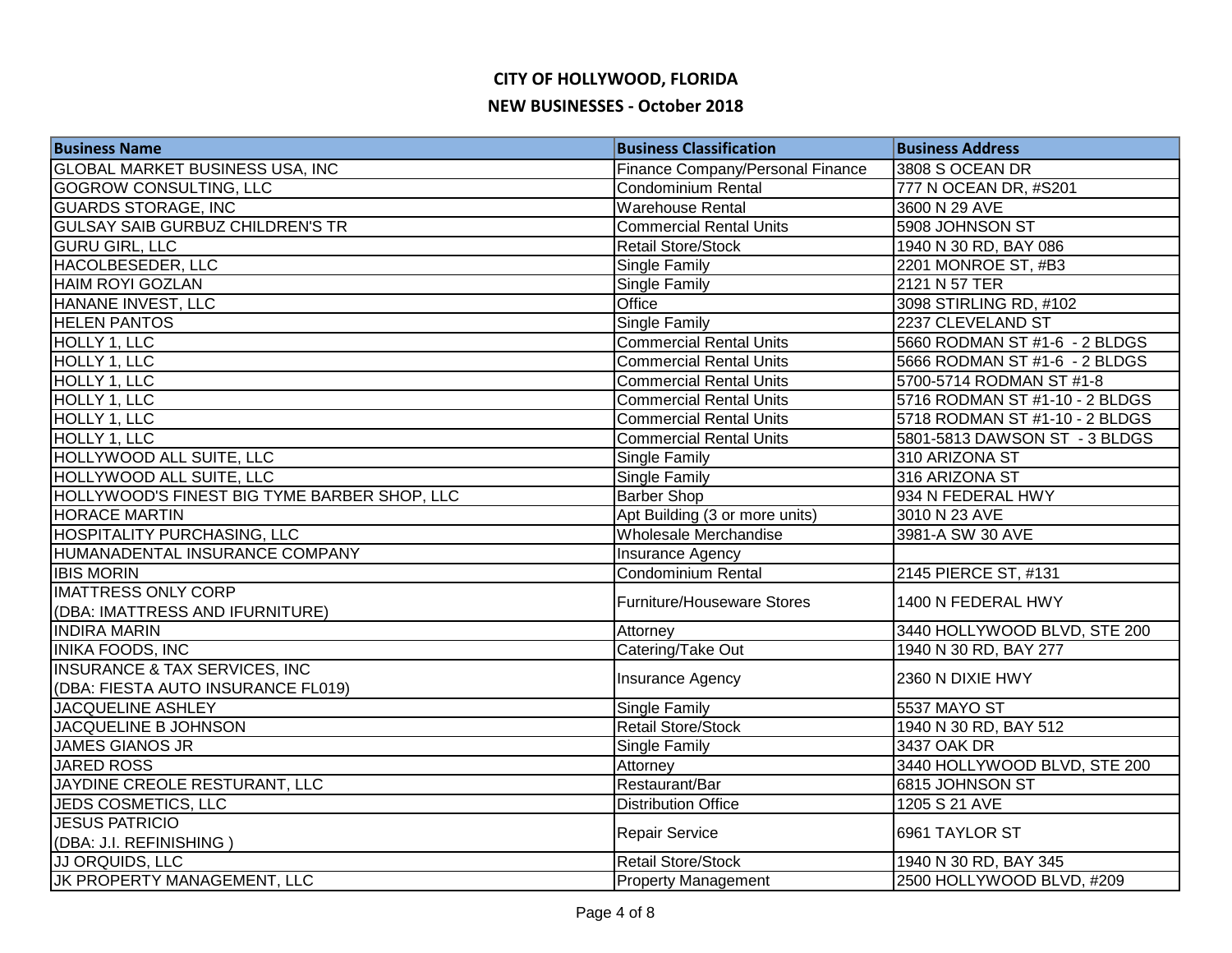| JODEE HOLDINGS, INC<br><b>Commercial Rental Units</b><br>2607 POLK ST<br><b>JOEL KLASS</b><br>6117 MAYO ST<br><b>Single Family</b><br><b>JORGE LUIS ESTRADA</b><br><b>Single Family</b><br>1210 N 73 WAY<br>Condominium Rental<br><b>JORGE PACIFICO</b><br>2145 PIERCE ST, #430<br>JPMORGAN CHASE BANK, N.A.<br>1790 SHERIDAN ST<br>Banks/Savings & Loan<br><b>JUAN B CACERES</b><br>750 S FEDERAL HWY<br>Physician<br>Condominium Rental<br><b>JUDITH ALBRECHT</b><br>2236 JACKSON ST, #8 |
|--------------------------------------------------------------------------------------------------------------------------------------------------------------------------------------------------------------------------------------------------------------------------------------------------------------------------------------------------------------------------------------------------------------------------------------------------------------------------------------------|
|                                                                                                                                                                                                                                                                                                                                                                                                                                                                                            |
|                                                                                                                                                                                                                                                                                                                                                                                                                                                                                            |
|                                                                                                                                                                                                                                                                                                                                                                                                                                                                                            |
|                                                                                                                                                                                                                                                                                                                                                                                                                                                                                            |
|                                                                                                                                                                                                                                                                                                                                                                                                                                                                                            |
|                                                                                                                                                                                                                                                                                                                                                                                                                                                                                            |
|                                                                                                                                                                                                                                                                                                                                                                                                                                                                                            |
| <b>JUDITH POL</b><br><b>Single Family</b><br>6701 BRANCH ST                                                                                                                                                                                                                                                                                                                                                                                                                                |
| <b>JULIE HOOPER</b><br><b>Retail Store/Stock</b><br>1940 N 30 RD, BAY 030                                                                                                                                                                                                                                                                                                                                                                                                                  |
| (DBA: NATURE'S NEST AROMATHERAPY)                                                                                                                                                                                                                                                                                                                                                                                                                                                          |
| 6452 CUSTER ST<br><b>JULIO H BETANCOURT</b><br><b>Single Family</b>                                                                                                                                                                                                                                                                                                                                                                                                                        |
| K&K JEWELRY, INC<br><b>Retail Store/Stock</b><br>1940 N 30 RD, BAY 190-191                                                                                                                                                                                                                                                                                                                                                                                                                 |
| (DBA: K&K BOHEMIAN SOULS)                                                                                                                                                                                                                                                                                                                                                                                                                                                                  |
| Duplex<br><b>KEITH ALEXANDER</b><br>5918 WILEY ST                                                                                                                                                                                                                                                                                                                                                                                                                                          |
| <b>KENNETH W. JACKSON</b><br>1711 N 17 CT, #1-3 - 2 BLDGS<br><b>Duplex</b>                                                                                                                                                                                                                                                                                                                                                                                                                 |
| <b>Retail Store/Stock</b><br>KERYKAY CANDLE CO, LLC<br>1940 N 30 RD, BAY 185                                                                                                                                                                                                                                                                                                                                                                                                               |
| KHALIL VENTURES OF HOLLYWOOD, LLC<br>9545 Tutoring<br>3395 SHERIDAN ST                                                                                                                                                                                                                                                                                                                                                                                                                     |
| KOLOR MATCH, INC<br>Retail Store/Stock<br>5662 WASHINGTON ST                                                                                                                                                                                                                                                                                                                                                                                                                               |
| KOMLOSSY LAW P.A.<br>4700 SHERIDAN ST, #J<br>Attorney                                                                                                                                                                                                                                                                                                                                                                                                                                      |
| KONSTANTIN GOLDBERG PHOTOGRAPHY, INC<br>Photographer/Video Taping<br>2032 HOLLYWOOD BLVD                                                                                                                                                                                                                                                                                                                                                                                                   |
| (DBA: ELEGANT PHOTOGRAPHICS)                                                                                                                                                                                                                                                                                                                                                                                                                                                               |
| <b>KRISTINE ISABEL, LLC</b><br><b>Retail Store/Stock</b><br>1940 N 30 RD, BAY 221                                                                                                                                                                                                                                                                                                                                                                                                          |
| (DBA: PUPPY BROTHER)                                                                                                                                                                                                                                                                                                                                                                                                                                                                       |
| LEXON INSURANCE COMPANY<br>Insurance Company/Casual & Liability                                                                                                                                                                                                                                                                                                                                                                                                                            |
| LIBERTY LIFE ASSURANCE COMPANY OF BOSTON<br>Insurance Company/Life                                                                                                                                                                                                                                                                                                                                                                                                                         |
| LOTUS LOGISTICS TRADING COMPANY, LLC<br>Office<br>2028 HARRISON ST, #201-2                                                                                                                                                                                                                                                                                                                                                                                                                 |
| MADE IN BROWARD, INC<br>1940 N 30 RD, BAY 116<br>Consultant/Business Advisor                                                                                                                                                                                                                                                                                                                                                                                                               |
| MAERSK AGENCY U.S.A., INC<br>Office<br>2550 EISENHOWER BLVD., STE 302                                                                                                                                                                                                                                                                                                                                                                                                                      |
| <b>MARANERO'S CORP</b><br><b>Retail Store/Stock</b><br>1940 N 30 RD                                                                                                                                                                                                                                                                                                                                                                                                                        |
| 1400 S OCEAN DR, #1001<br><b>MARC BOUCHARD</b><br>Condominium Rental                                                                                                                                                                                                                                                                                                                                                                                                                       |
| <b>MARIA COSTEA</b><br>1836 ARTHUR ST, #9<br><b>Janitorial Services</b>                                                                                                                                                                                                                                                                                                                                                                                                                    |
| <b>MARIA COUTO</b><br>7210 BRANCH ST<br><b>Single Family</b>                                                                                                                                                                                                                                                                                                                                                                                                                               |
| <b>MARILYN GALLEGO</b><br><b>Single Family</b><br>5601 ARTHUR ST                                                                                                                                                                                                                                                                                                                                                                                                                           |
| <b>MARILYN GALLEGO</b><br>2030 N 56 WAY<br><b>Single Family</b>                                                                                                                                                                                                                                                                                                                                                                                                                            |
| <b>MARK ERLEWINE</b><br><b>Single Family</b><br>1547 HARRISON ST                                                                                                                                                                                                                                                                                                                                                                                                                           |
| MARKEL AMERICAN INSURANCE COMPANY<br>Insurance Agency                                                                                                                                                                                                                                                                                                                                                                                                                                      |
| <b>MARTIN MASON</b><br><b>Duplex</b><br>1639 LIBERTY ST                                                                                                                                                                                                                                                                                                                                                                                                                                    |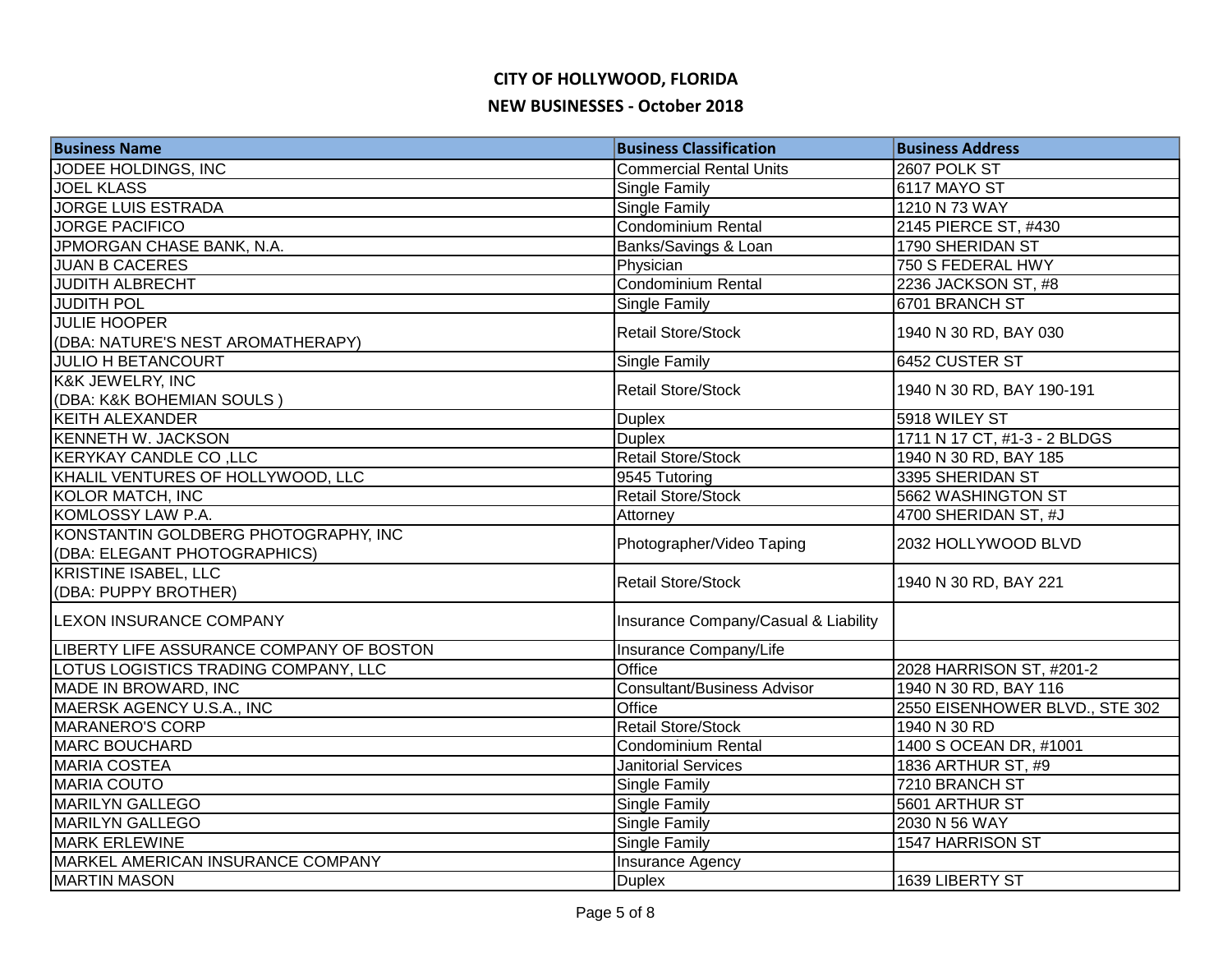| <b>Business Name</b>                                      | <b>Business Classification</b>       | <b>Business Address</b>  |
|-----------------------------------------------------------|--------------------------------------|--------------------------|
| <b>MARTIN VARGAS</b>                                      | <b>Single Family</b>                 | 1901 N 61 AVE            |
| <b>MATTHEW BROWN</b>                                      | <b>Pet Sitting</b>                   | 4405 TAYLOR ST           |
| (DBA: LIVINGTHEPETLIFE, LLC)                              |                                      |                          |
| <b>MAUREEN RYAN</b>                                       | <b>Single Family</b>                 | 400 N SURF RD, #802      |
| <b>MAYSEM DIB</b>                                         | Single Family                        | 1010 HOLLYWOOD BLVD      |
| MEDICAL CENTER INTERNATIONAL, INC                         | Physician                            | 2229 SHERIDAN ST         |
| MERVE TEXTILE AND WARES, LLC                              | <b>Retail Store/Stock</b>            | 1940 N 30 RD, BAY 276    |
| <b>IMETLIFE AUTO &amp; HOME</b>                           | Insurance Company/Casual & Liability |                          |
| <b>MICHAEL LORUSSO</b>                                    | <b>Single Family</b>                 | 1403 ADAMS ST            |
| <b>MICHEL BRISSON</b>                                     | <b>Condominium Rental</b>            | 1400 S OCEAN DR, #305    |
| <b>MILLY SOBERON</b>                                      |                                      | 2423 HARDING ST          |
| (DBA: SOBERON CAREGIVER)                                  | <b>Health Care Agency</b>            |                          |
| MIRA SHAFIRO LIVING TR                                    | Condominium Rental                   | 1600 S OCEAN DR, #17J    |
| <b>MIRYAM COHEN</b>                                       | <b>Single Family</b>                 | 5820 GARFIELD ST         |
| <b>MIRYAM COHEN</b>                                       | <b>Single Family</b>                 | 421 S 61 TER             |
| MITCHCA, LLC                                              | Single Family                        | 1315 HOLLYWOOD BLVD      |
| MLM SERVICES, LLC                                         | Import/Export                        | 1205 S 21 AVE            |
| MOHAMAD ELFOURANI                                         | <b>Single Family</b>                 | 5827 FILLMORE ST         |
| <b>MONICA ARMSTRONG</b>                                   | <b>Single Family</b>                 | 2314 N 26 AVE            |
| MONICA ER PORTUGAL                                        | Condominium Rental                   | 1400 S OCEAN DR, #908    |
| <b>MONIQUE CARMICHAEL</b>                                 | Office                               | 2440 JACKSON ST, #A      |
| <b>MOSHE ASHKENAZI</b>                                    | Condominium Rental                   | 4926 SHERIDAN ST, #7     |
| N & N FLORIDA, CORP                                       | Single Family                        | 1925 THOMAS ST           |
| N HENRY PEVSNER                                           | <b>Single Family</b>                 | 1923 ADAMS ST            |
| NATURAL SPICES OF GRENADA, INC                            | <b>Retail Store/Stock</b>            | 1940 N 30 RD, BAY 232    |
| <b>NEIL NAGOVSKI</b>                                      | Physician                            | 3850 HOLLYWOOD BLVD, #1B |
| NUCAR AUTO SALES OF FLORIDA, LLC                          | <b>Auto Sales</b>                    | 5756-B FUNSTON ST        |
| OBI NATIONAL INSURANCE COMPANY                            | Insurance Agency                     |                          |
| ONE STOP POOL PROS, INC                                   | Contractor/Pool Tech                 | 2047 THOMAS ST           |
| <b>ORANGE IT, LLC</b>                                     | Office                               | 1928 JOHNSON ST          |
| <b>OTHON VELAZQUEZ</b>                                    | Condominium Rental                   | 470 S PARK RD, #7-210    |
| OUR CHILDREN, OUR FUTURE, INC : CARING FOR OUR LEADERS OF |                                      |                          |
| <b>TOMORROW</b>                                           | Office                               | 450 N PARK RD, STE 450   |
| (DBA: OUR CHILDREN, OUR FUTURE)                           |                                      |                          |
| P.P. & M.M., CORP                                         | Contractor/Exterminator              | 2118 THOMAS ST           |
| PATAGONIA ARG HOLLYWOOD CORP                              | Restaurant/Bar                       | 3802 S OCEAN DR          |
| <b>PATRICIO BOUZA</b>                                     | <b>Single Family</b>                 | 2530 N 28 AVE            |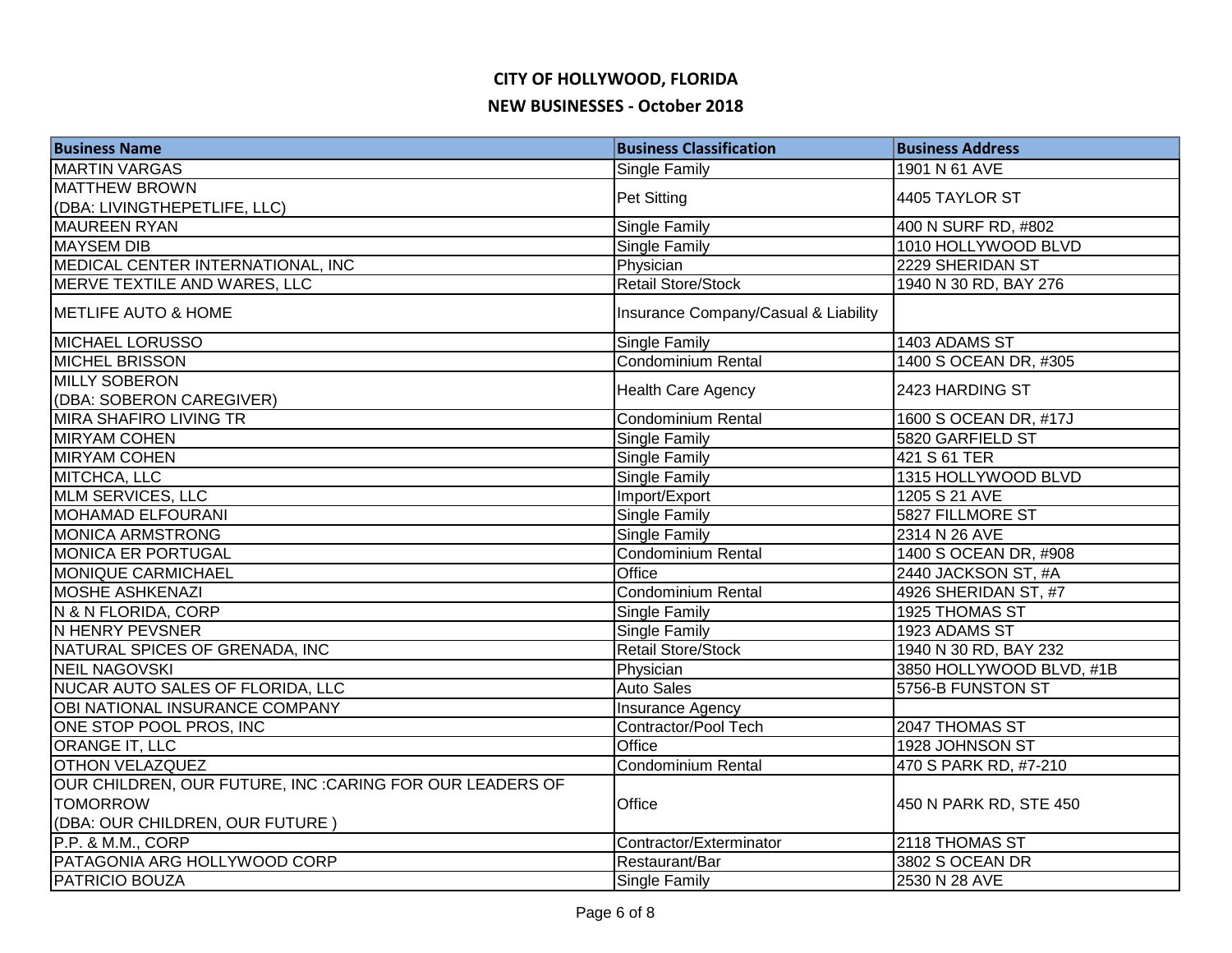| <b>Business Name</b>                           | <b>Business Classification</b>     | <b>Business Address</b>      |
|------------------------------------------------|------------------------------------|------------------------------|
| <b>PAULETTE FOUTS</b>                          | Attorney                           | 3440 HOLLYWOOD BLVD, STE 200 |
| PF DEVELOPMENT, LLC                            | Office                             | 1205 S 21 AVE                |
| <b>PF GROUP USA, LLC</b>                       | <b>Commercial Rental Units</b>     | 1205 S 21 AVE                |
| PHARMACISTS MUTUAL INSURANCE COMPANY           | <b>Insurance Agency</b>            |                              |
| <b>PHYLLIS AHARONOVIC</b>                      | Single Family                      | 5726 RALEIGH ST              |
| <b>PHYLLIS AHARONOVIC</b>                      | Single Family                      | 5640 SIMMS ST                |
| <b>PHYLLIS AHARONOVIC</b>                      | Single Family                      | 5614 ATLANTA ST              |
| <b>PHYLLIS AHARONOVIC</b>                      | <b>Single Family</b>               | 5721 HOPE ST                 |
| <b>PIERRE MARKENSON BALAN</b>                  | <b>Janitorial Services</b>         |                              |
| (DBA: ONE FAMILY HOME CARE SERVICES)           |                                    | 2305 COOLIDGE ST, #C         |
| <b>PUNTO HOOKAH CORP</b>                       | <b>Retail Store/Stock</b>          | 6429 PEMBROKE RD             |
| RAINA 1 ENTERPRISE, INC                        | <b>Retail Store/Stock</b>          | 850 S STATE ROAD 7           |
| (DBA: SHOE WAREHOUSE)                          |                                    |                              |
| <b>RAYMOND HINZ</b>                            | Single Family                      | 1543 FUNSTON ST              |
| <b>RAYMOND PEREZ</b>                           | Single Family                      | 2311 N 62 AVE                |
| RH INVESTMENT HOLDINGS, LLC                    | Single Family                      | 5361 FLAGLER ST              |
| <b>RICHARD DORFSMAN</b>                        | <b>Condominium Rental</b>          | 1446 HAYES ST, #11           |
| <b>RINA ROMAN</b>                              | Single Family                      | 2622 ADAMS ST                |
| <b>ROBERT HOWARD</b>                           | <b>Single Family</b>               | 2462 WILEY ST                |
| <b>ROBIN G. SIMON</b>                          | Physician/Osteopath                | 2607 POLK ST                 |
| <b>RONALD MILLER</b>                           | <b>Single Family</b>               | <b>2205 MAYO ST</b>          |
| <b>ROSA M MARTIN</b>                           | Single Family                      | 520 N 69 WAY                 |
| <b>RUTH INERIS-FLORES</b>                      | Single Family                      | 407 S 57 TER                 |
| RY INVESTMENT OF SOUTH FLORIDA, LLC            | <b>Duplex</b>                      | 1945-1947 RODMAN ST, #1-2    |
| <b>RYAN N CHAE</b>                             | Attorney                           | 2450 HOLLYWOOD BLVD, #CU305  |
| <b>SYYINVESTMENT, LLC</b>                      | <b>Single Family</b>               | 6340 RODMAN ST               |
| SANDBAR OF HOLLYWOOD, INC                      | Restaurant/Bar                     | 101 N OCEAN DR               |
| (DBA: GRUMPY GARY'S)                           |                                    |                              |
| SAVVY CIE, INC                                 | <b>Business Office/Bookkeeping</b> | 3100 N 29 CT, 2ND FLOOR      |
| <b>SECURITY BENEFIT LIFE INSURANCE COMPANY</b> | Insurance Company/Life             |                              |
| <b>SHERYL D TAYLOR</b>                         | <b>Retail Store/Stock</b>          | 1940 N 30 RD, BAY 331        |
| (DBA: LUCKY BAMBOO 4 U FLOWERS & PLANTS )      |                                    |                              |
| <b>SHUMIAO TANG</b>                            | Single Family                      | 7581 PIERCE ST               |
| SIMPLY BELLA SALON & SPA                       | <b>Beauty Parlor</b>               | 4747 HOLLYWOOD BLVD, STE 102 |
| <b>SNAP FUND, INC</b>                          | Office                             | 3505 S OCEAN DR, #CU6A       |
| <b>SOUPELATION, INC</b>                        | <b>Retail Store/Stock</b>          | 1940 N 30 RD, BAY            |
| SOUTHERNCARLSON, INC                           | Wholesale Merchandise              | 4140 SW 30 AVE, #103         |
| SST 1438 MAYO, LLC                             | Single Family                      | <b>1438 MAYO ST</b>          |